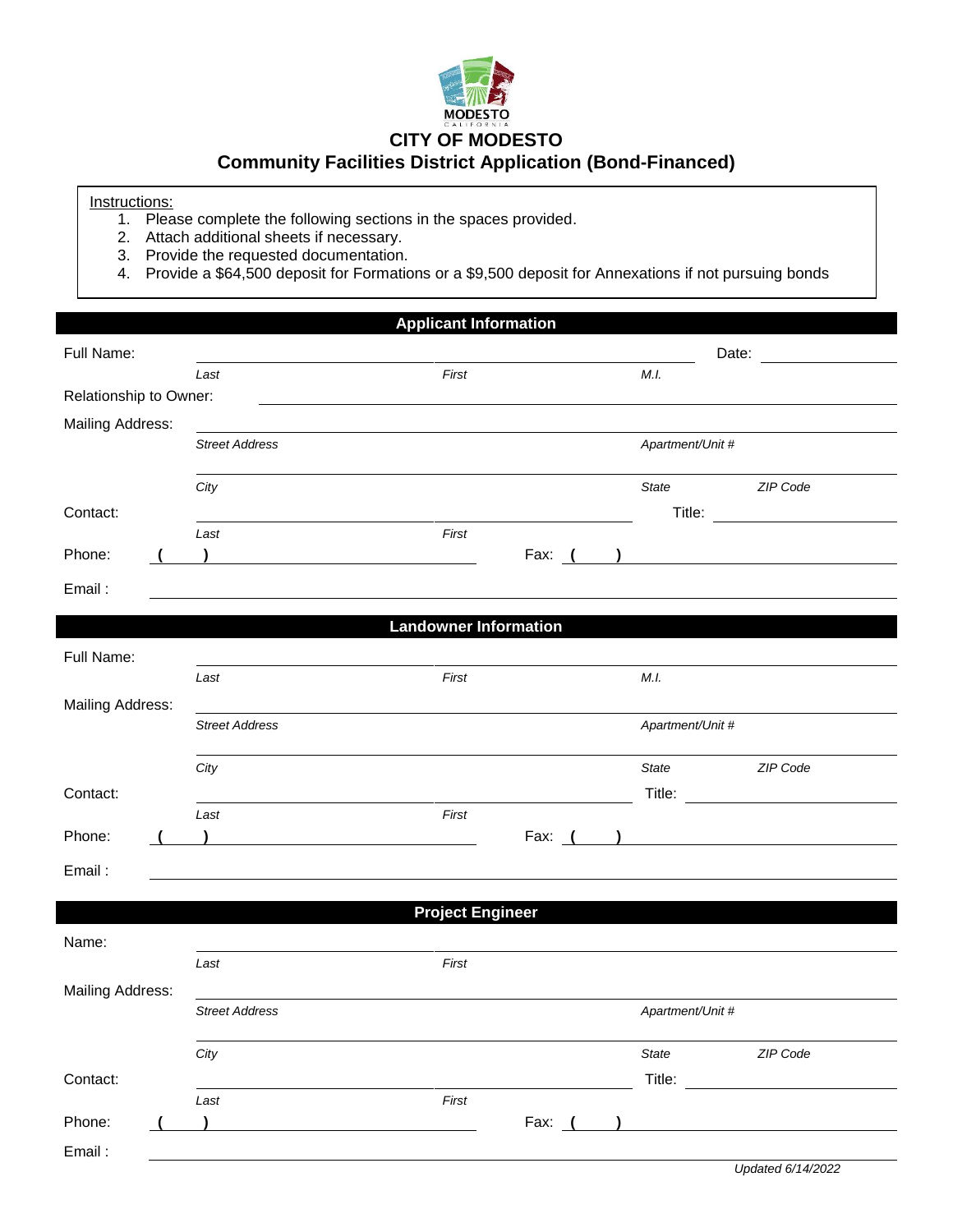## **Project Information**

Name of Project: <u>Conservation Community Conservation of Acres</u>: Number of Acres:

Project Land Use Summary (i.e. number of units/acres by land use category):

Additional Project Information:

1. Previous Names under which this project has been known or processed by the City (provide names and dates):

2. City planning approvals (subdivision approval received to date, dates of approval and current processing status):

- 3. All existing and proposed taxes, assessments, liens or other secured interests on all property within the proposed districts. (Provide a copy of recent property tax bill):
- 4. Prior experience developer/landowner has had with community facilities district financing:
- 5. Other land development ventures by landowner and/or developer in the City of Modesto and in California within the last five years (include location, land use summary, period of construction, etc.):
- 6. For all parcels within the proposed district, list the Assessor's Parcel Number, zoning/land use, owner(s) and length of ownership:
- 7. State the future plans for the properties of the district (i.e. sale to merchants or builders, home buyers, etc.):

## **Documents Required**

- Current Title Report
- Boundary Map The boundary map shall identify all Assessor's parcels within the project boundary and the boundary of the proposed district. The map must follow existing parcel lines and be certified by a licensed civil engineer. The wording to be provided on the Boundary Map is provided in the attachment entitled "Boundary Map Requirements." The boundary map shall initially be provided in PDF and later in Mylar for recordation.